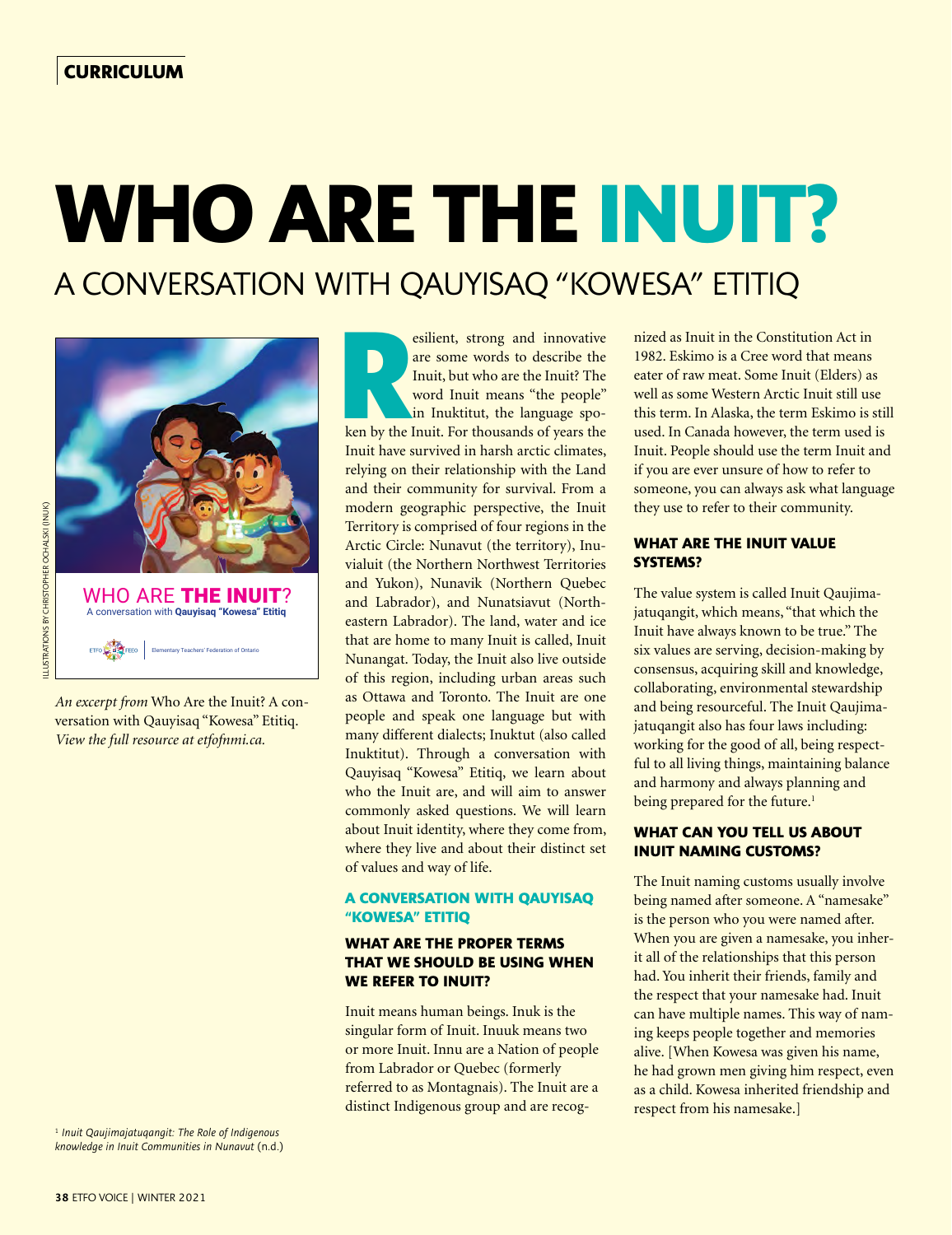### **HOW IMPORTANT IS STORYTELLING FOR THE INUIT?**

Traditional Inuit stories are a part of Inuit culture and oral tradition that have been passed down from ancestors. Inuit stories always have a lesson in them or a deep underlying meaning to help one understand. Some stories were about how to avoid conflict with other nations. These stories often travelled from more southern areas to the North, to warn of harm that could come from interactions with other nations.

There are stories of Inuit superheroes, like the Orphan and the Polar Bear. This story teaches about believing in yourself. Inuit stories are often scary and told to children as a warning to ensure that they go to sleep, or do not wander off alone by the water, or do not walk on thin ice. Another story, Qalupalik is about children who would be taken if they were alone or walking too close to the water's edge. Other stories explain the creation or existence of other beings and things, like the Northern Lights. In this story, the Northern Lights are explained by author Michael Kusugak as the souls of the ancestors playing soccer.

Inuit have been here since time immemorial. There are several creation stories that are shared orally from generation to generation, such as the story that explains the creation of the sun and moon. Another story is about "Sedna," the Goddess of the Sea. There are other stories about Nuliajuk, the Goddess of the Animals. Inuit stories speak to life and death, because that is the reality of living in the Arctic.

# **WHAT ARE "ESKIMO IDENTIFICATION TAGS"?**

The Eskimo Identification Tag System was a federal program that ran from the 1940s until the 1980s.The tags were the size of a loonie, made of copper and had pressed brown cardboard or leather with a number on the tag. Every Inuit was issued a number, the first letter and number indicating the region where they lived, 'E' for 'Eastern Arctic' or 'W' for 'Western Arctic', and



this was followed by four digits personalizing the identification of each person. Most Inuit sewed this tag on their winter clothing. If you went to the local Northern Store (previously a Hudson's Bay Company Store), you needed your e-tag to shop. This is how Inuit were tracked and how the government tried to exercise power over them. Each Inuk was known as just a number by the government.

Everyone in my family had a tag. My name was Kowesa E7259 until the age of two. Then Project Surname was created and I was given my mother's last name because she was the head of the household. Due to this government mandate, often uncles and aunts would all have different last names because they were the head of their own households. Now more Inuit have adapted to the last name system and it has created confusion when trying to find displaced family members, such as those taken in tuberculosis boats.

**"THE VALUE SYSTEM IS CALLED INUIT QAUJIMAJATUQANGIT, WHICH MEANS, "THAT WHICH THE INUIT HAVE ALWAYS KNOWN TO BE TRUE." THE SIX VALUES ARE SERVING, DECISION-MAKING BY CONSENSUS, ACQUIRING SKILL AND KNOWLEDGE, COLLABORATING, ENVIRONMENTAL STEWARDSHIP AND BEING RESOURCEFUL."**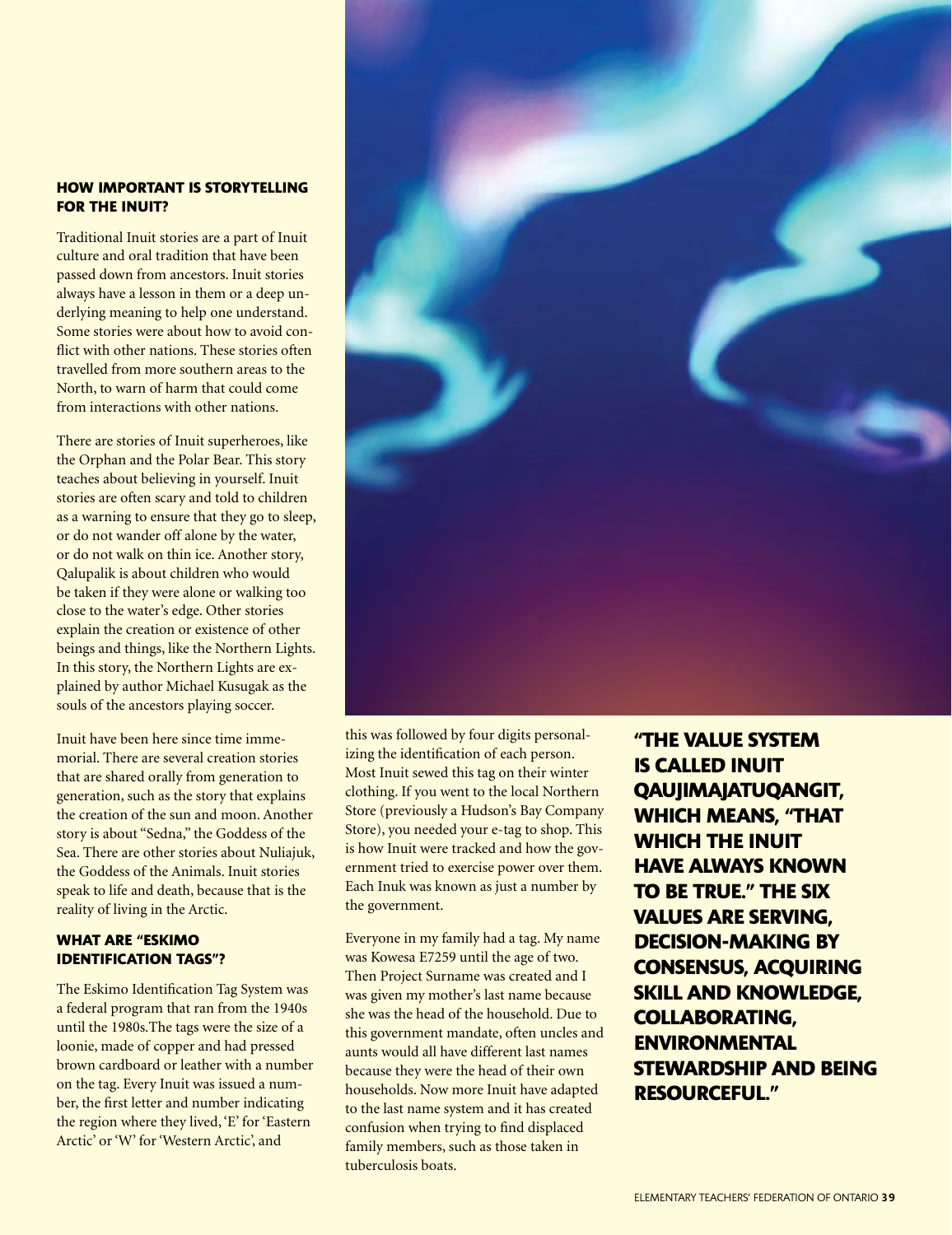# **CURRICULUM**



**"INUIT ARE A HUNTING SOCIETY AND ANY IMPACT TO THE ENVIRONMENT HARMS THEM. FOR EXAMPLE, YOU CAN'T HUNT ON SEA ICE UNTIL IT IS FROZEN. THEREFORE, IF THE ICE FORMS LATER, YOUR HUNT STARTS LATER. IF THE ICE BREAKS UP SOONER, THIS MEANS THAT THE HUNTING SEASON IS SHORTENED."**

#### **WHAT INNOVATIONS AND TECHNOLOGIES HAVE INUIT CONTRIBUTED NATIONALLY OR GLOBALLY?**

The qajaq (kayak) is an Inuit invention. It was the first boat that had a waterproof cover and you could do flips underwater with it. The qajaq was traditionally made from driftwood and caribou bones, covered in sealskin, and tied together with caribou sinew or rope made from skin. The umiak are big boats that are for whale hunting. Inuit also made detachable harpoon heads and seal buoys, and the bow-drill that was used to drill into bone or driftwood.

Inuit clothing is also very innovative, and was made using the resources available. Inuit clothing is waterproof and could protect against cold temperatures. Caribou is still used to make outdoor clothes, and is still the warmest. Inuit are responsible for the original sunglasses, snow goggles. These were made of bone, antler or driftwood. As wood was very rare in the North, finding driftwood was like finding gold.

Inuit also invented igloos. These self-supporting structures are insulated and made from cut snow blocks. A panaa (knife) made from caribou antler or copper and other available metals, was the tool used to cut the snow or ice. Apparently some metal in the North came from meteorites. Inuit are also known for their use of astronomy.

Inuit use the stars like a map to navigate and find their way through the *Arctic. The Arctic Sky: Inuit Astronomy, Star Lore and Legend* is a book that was written in collaboration with Inuit. In the far North, Inuit can use the stars to identify when the winter is ending, because two stars appear in the horizon.

## **HOW HAS CLIMATE CHANGE IMPACTED TRADITIONAL INUIT WAY OF LIFE?**

Inuit are a hunting society and any impact to the environment harms them. For example, you can't hunt on sea ice until it is frozen. Therefore, if the ice forms later, your hunt starts later. If the ice breaks up sooner, this means that the hunting season is shortened. Unpredictable weather makes it hard to be safe in the harsh conditions. Every year someone dies on the ice.

Climate change also impacts migration patterns. There was a hunting ban in Baffin Island for caribou, due to the low numbers, which is unprecedented. Climate change impacts the caribou's food which impacts the migration patterns. Caribou can't access the lichen (to eat) if ice freezes over top of it.

#### **DO THE INUIT HAVE ARRANGED MARRIAGES?**

Nowadays Inuit marriages are not arranged. In the past, marriages were arranged at birth and you were socialized for that during your childhood. You often grew up knowing who your wife or husband would be, and you would refer to them as your wife or husband. My mother and her best friend had arranged for their children to marry. I was supposed to marry the woman's daughter but chose not to marry her. However, to this day I still call her 'wife.' Traditionally, it was not uncommon for a man to have more than one wife. However, they needed to ensure that they could take care and provide for their partners and children. This was also true for women, having more than one husband.